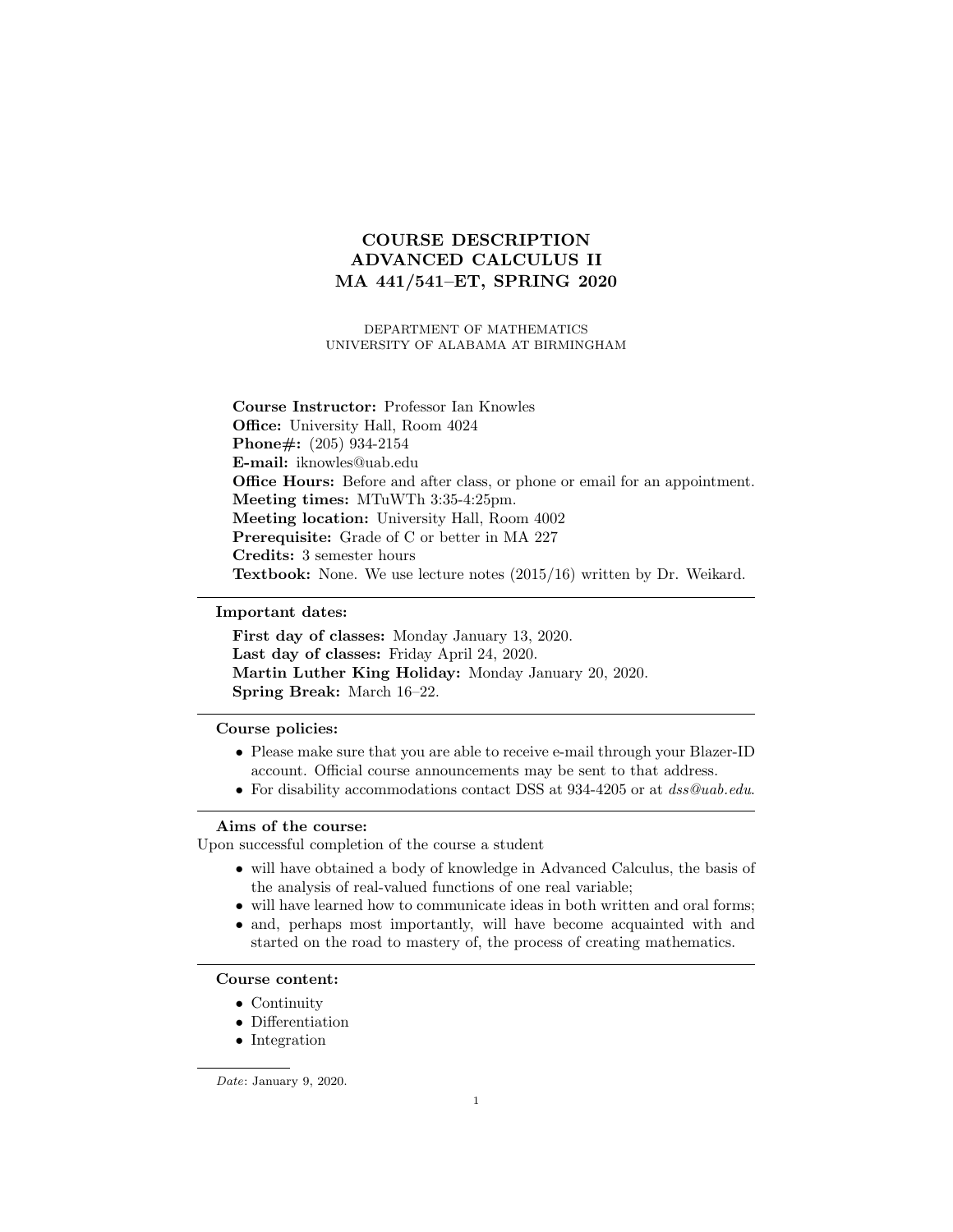Assessment procedures: The following rules, based on intellectual and academic honesty, will be in force; they supersede those listed in the Weikard lecture notes.

- (1) Everybody will have the opportunity to present proofs of theorems; these are to be written out on paper and presented using a document camera.
- (2) The audience (including the instructor) may challenge a statement made in the course of a proof at any point.
- (3) If the presenter is able to defend the challenged statement, he or she proceeds; if not, the presenter must sit down earning no points for this problem and losing the right to present again that day. The challenger has earned a challenge reward (see rule (11)).
- (4) A proof of a theorem will be considered correct if and when there are no, or no further, valid objections. Its written version will then be "published" on the class website by emailing to the instructor a pdf file containing a title and the list of authors, as well as the proof in question. The presenter and, if applicable, his or her collaborators (see rule (9)) will collectively earn a total of 10 points at this time.
- (5) During class the instructor has the final decision on determining whether an argument may stand or not. This verdict may still be challenged after a proof is "published" (see rule (6)).
- (6) If someone other than an author discovers a flaw in a "published" proof, he or she will get the opportunity to explain the mistake and present a correct proof, and receive 20 challenge reward points (see rule (11)).
- (7) In preparing for proofs you must not rely on the authority of any materials outside of the class notes and the previously published proofs. More precisely, you can only refer to theorems in the notes, and published proofs of theorems, whose number is smaller than the one on which you are working.
- (8) You must give credit where credit is due; that is, during your presentation you must declare the points at which you had help, and from whom.
- (9) It is also possible to report joint work. Here 4 points are given for the presentation and the other 6 are distributed evenly amongst the group.
- (10) The successor of a presenter will be chosen as the student with the smallest number of points among the volunteers taking into account rule (11) below. To settle ties, each student has a class number between 1 and 17 derived from the class roll, and each problem has a tie number randomly assigned. Of the students in the tie pool for the problem the student whose class number is closest (with respect to distance on the circle) to the problem tie number will present. In the event that two students still remain after the initial tie-break attempt, each problem has an associated H or L, also randomly assigned. H means that the student whose class number exceeds (with respect to circular ordering, so 1 succeeds 17 and 17 is below 1) the problem tie number will present, and L means that the lower class number will be called.
- (11) For a student who has earned a challenge reward, 20 points will be subtracted from their current score for the purpose of determining a successor. At the time the student is selected to prove a theorem the reward expires.
- (12) There will be no partial credit except as described in rule (9). Your final grade for the course depends only on your total point score.